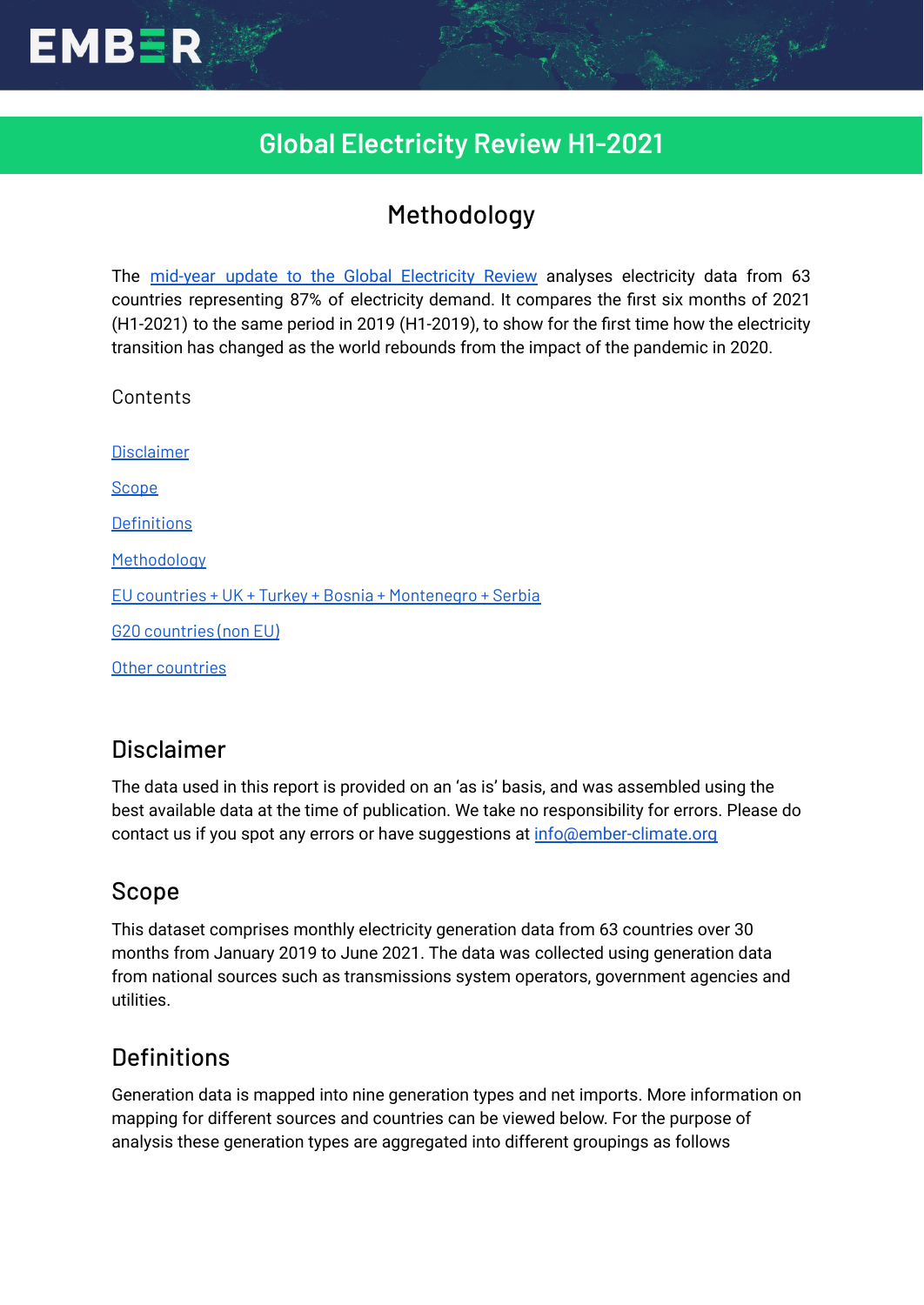| DEMAND            |                    |                                        |                  |                                    |                |                                           |     |                                     |                         |
|-------------------|--------------------|----------------------------------------|------------------|------------------------------------|----------------|-------------------------------------------|-----|-------------------------------------|-------------------------|
| <b>PRODUCTION</b> |                    |                                        |                  |                                    |                |                                           |     |                                     |                         |
| CLEAN             |                    |                                        |                  |                                    |                |                                           |     |                                     |                         |
| <b>RENEWABLES</b> |                    |                                        |                  |                                    |                | <b>FOSSIL</b>                             |     |                                     |                         |
| WIND AND<br>SOLAR |                    | HYDRO, BIOENERGY & OTHER<br>RENEWABLES |                  |                                    |                | GAS & OIL<br>$\mathbb{I}$<br>$\mathbb{R}$ |     |                                     |                         |
| <b>WIND</b>       | SOLAR <sup>1</sup> | HYDRO <sup>2</sup>                     | <b>BIOENERGY</b> | OTHER RE-<br>NEWABLES <sup>3</sup> | <b>NUCLEAR</b> | COAL                                      | GAS | <b>OTHER</b><br>FOSSIL <sup>4</sup> | NET IM-<br><b>PORTS</b> |

 $1$  Solar includes both solar thermal and solar photovoltaic generation, and where possible distributed solar generation is included.

 $2$  Where possible, hydro generation excludes any contribution from pumped hydro generation.

<sup>3</sup> Other renewables generation includes geothermal, tidal and wave generation.

<sup>4</sup> Other fossil generation includes generation from oil and petroleum products, as well as manufactured gases and waste.

For the purposes of this report, renewables are classified in line with the IPCC and include bioenergy. However, the climate impact of bioenergy is highly dependent on the feedstock, how it was sourced and what would have happened had the feedstock not been burnt for energy. The current EU bioenergy sustainability criteria do not sufficiently regulate out high-risk feedstocks and therefore electricity generation from bioenergy cannot be automatically assumed to deliver similar climate benefits to other renewables sources (such as wind and solar) over timescales relevant to meeting the commitments of the Paris Agreement. For more information please see Ember's reports: The Burning Issue (June 2020) and Playing with Fire (December 2019).

# <span id="page-1-0"></span>Methodology

Thermal disaggregation

Some countries do not report disaggregated generation from fossil fuels. This was performed by Ember using two methods. If possible, the split between fossil fuels was estimated using the ratios of fossil generation types in the **IEA's monthly [electricity](https://www.iea.org/reports/monthly-oecd-electricity-statistics)** [generation](https://www.iea.org/reports/monthly-oecd-electricity-statistics) statistics. If this was not available, we used the split between fossil fuels on an annual basis from BP's [statistical](https://www.bp.com/en/global/corporate/energy-economics/statistical-review-of-world-energy.html) review of world energy.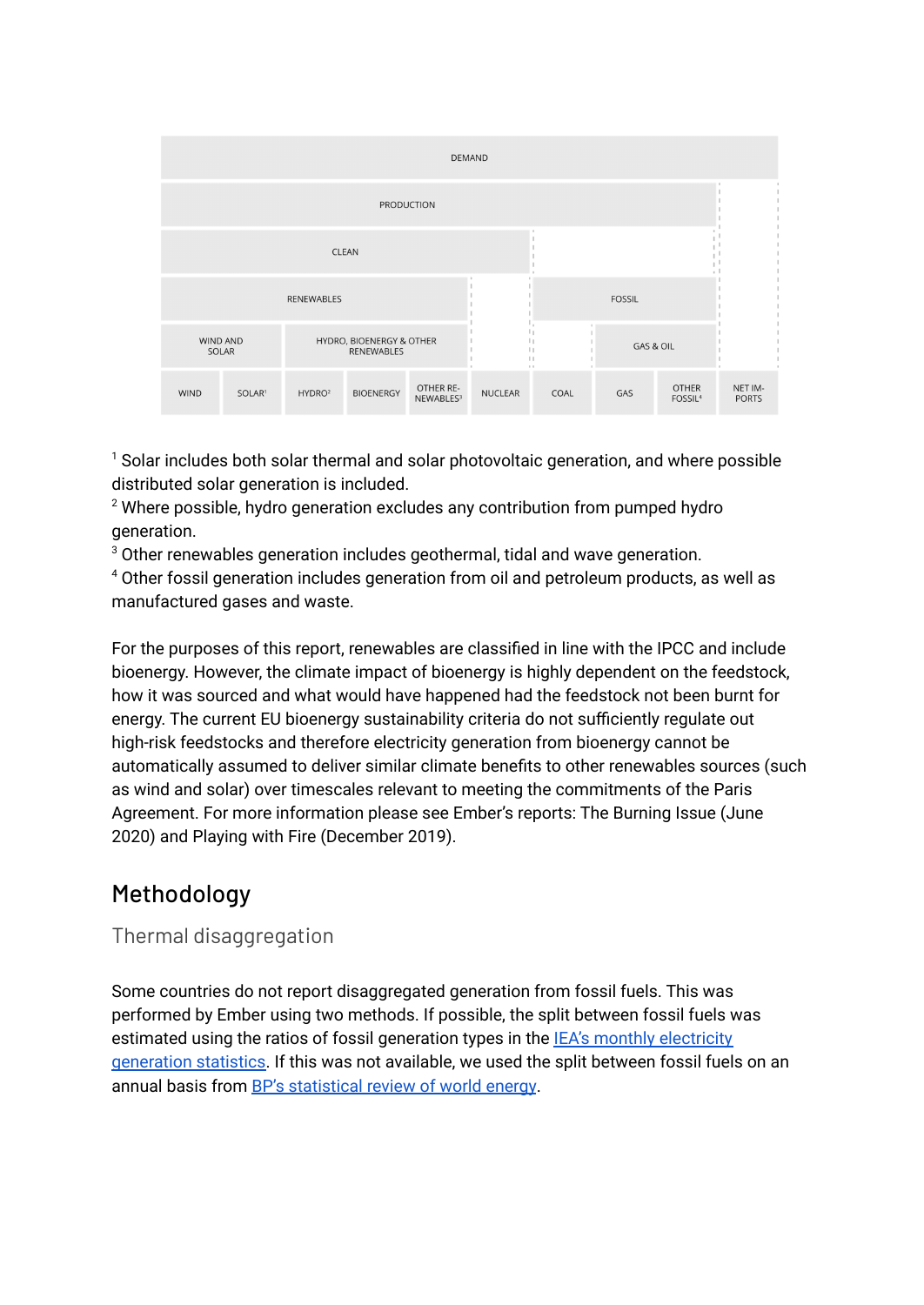## World data

World data is the sum of all available country data (63 countries). World data is estimated by summing generation for all countries where we have data for 30 months from H1-2019 to H1-2021. Together this comprises 87% of global generation. World data from this dataset is not scaled to align with annual data released by Ember, unless there are significant discrepancies where monthly data is systematically undercounting generation of a specific fuel type. In these cases, monthly generation data can be scaled with annual values. The methodology points out where this occurs. Monthly and annual numbers can therefore deviate in total generation and for fuel types.

## CO2 Emission calculations

CO2 emissions calculations used the following standard emissions factors: fossil gas - 400gCO2/KWh, coal - 900gCO2/KWh, other fossil fuels - 900gCO2/KWh, bioenergy - 200gCO2/KWh. Emission calculations for European countries followed the calculations from Ember's European Electricity Review.

# <span id="page-2-0"></span>EU countries + UK + Turkey + Bosnia + Montenegro + Serbia

Source: Ember's European Electricity [Generation](https://ember-climate.org/european-electricity-transition/) data Notes: More information on the Methodology for Europe can be found under the link above.

# <span id="page-2-1"></span>G20 countries (non EU)

## **Argentina**

Source: Compañia [Administradora](https://portalweb.cammesa.com/memnet1/Pages/descargas.aspx) Del Mercado Mayorista Eléctrico Notes:

- Thermal generation data was disaggregated using IEA monthly data (coal and gas).
- Argentina shares the Yacyreta hydro power plant with Paraguay. Argentina's generation data only includes generation that is attributable to Argentina and not the entire generation output of the plant.

#### **Australia**

Source: [OpenNEM](https://opennem.org.au/energy/nem) Project Notes:

- Assumed that net imports were zero in 2020.
- Data from OpenNem includes data for both the National Electricity Market (NEM) as well as the South West Interconnected System (SWIS) in Western Australia.
- SWIS data provided by OpenNEM is missing some gas generation. Monthly gas generation is therefore scaled based on 2019 annual numbers.

#### **Brazil**

Source: [Operador](http://www.ons.org.br/Paginas/resultados-da-operacao/historico-da-operacao/geracao_energia.aspx) Nacional do Sistema Eléctrico Notes: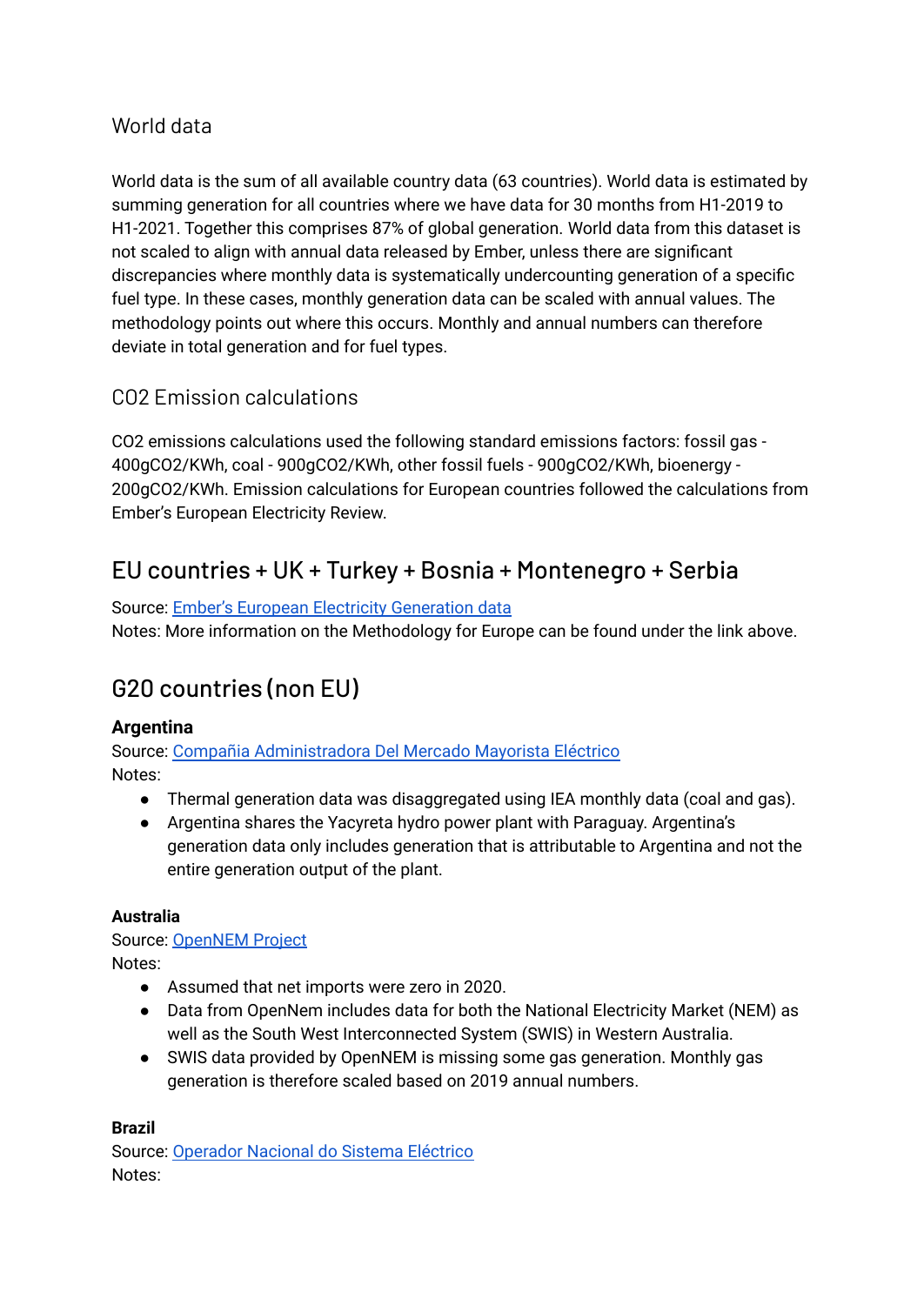- Monthly data is undercounting thermal generation. Coal, gas and bioenergy are scaled using annual values.
- The latest data does not include net imports.
- Similar to Argentina, Brazil shares the Itaipu binacional dam (hydro) with Paraguay. The share of electricity generated by the dam that is attributed to Brazil is correctly represented in the data from the source.

## **Canada**

Source: [Statistics](https://www150.statcan.gc.ca/t1/tbl1/en/tv.action?pid=2510001501) Canada, Canada Energy [Regulator](https://apps.cer-rec.gc.ca/CommodityStatistics/Statistics.aspx?language=english) Notes:

- 2021 data from Statistics Canada only covers generation data up to April at the time of publishing. Missing months were estimated based on average two year trends.
- Thermal generation is not disaggregated in data from Statistics Canada. Disaggregation is achieved by splitting Statistics Canada data using IEA thermal ratios for coal, gas, other fossil and biomass.
- Data on net imports is retrieved from the Canada Energy Regulator
- Solar data only includes installations with capacity over 100kw

## **China**

Source: National Bureau of [Statistics,](http://www.stats.gov.cn/tjsj/zxfb/) China [Electricity](https://chinaenergyportal.org/en/category/stats/) Council Notes:

- Thermal generation was disaggregated using IEA thermal ratios
- Wind and solar generation are undercounted in NBS monthly data and are scaled using revised annual data from the CEC
- January and February are only reported as one cumulative value. This value is split equally to form January and February values.

## **India**

Source: Central [Electricity](https://cea.nic.in/) Authority, [National](https://npp.gov.in/publishedReports) Power Portal, Power System [Operation](https://posoco.in/reports/monthly-reports/) **[Corporation](https://posoco.in/reports/monthly-reports/)** 

Notes

- Renewables data was taken from National Power Portal.
- Net imports data was taken from Power System Operation Corporation.
- All other data was taken from Central Electricity Authority.

## **Japan**

Source: Agency for Natural [Resources](https://www.enecho.meti.go.jp/statistics/electric_power/ep002/) and Energy, [Renewable](https://www.renewable-ei.org/en/statistics/electricity/#demand) Energy Institute Notes:

- Data from the Agency for Natural Resources and Energy (Enecho) was only available up to April 2021 when the data was retrieved. Data from the Renewable Energy Institute (REI) was used to estimate data for May and June 2021.
- Latest thermal generation data from the Renewable Energy Institute was disaggregated using IEA monthly data (coal, gas and other fossil).
- Assumed that net imports were zero.

## **Mexico**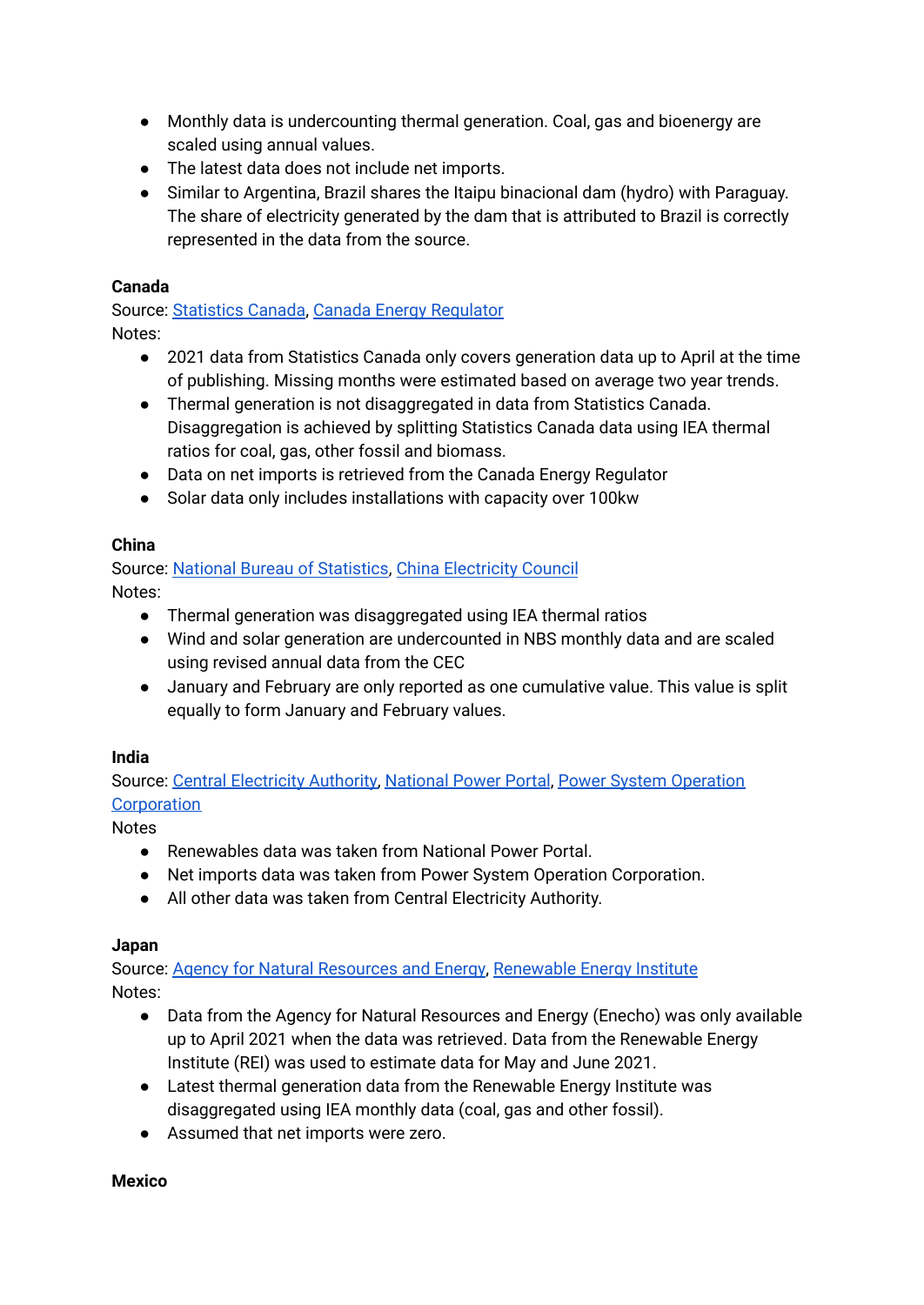Source: Centro [Nacional](https://www.cenace.gob.mx/Paginas/SIM/Reportes/EnergiaGeneradaTipoTec.aspx) de Control de Energía

#### **Russia**

Source: System [Operator](http://www.so-ups.ru/index.php?id=ups_review) of the Unified Energy System, [Entso-E](https://transparency.entsoe.eu/) Notes:

- Thermal generation includes generation from industry.
- Thermal generation for 2020 is disaggregated using thermal ratios derived from BP data (coal, gas and other fossil).
- Net imports data for 2020 is estimated using data from Entso-E.

#### **South Africa**

Source: [Eskom,](https://www.eskom.co.za/sites/publicdata/Pages/default.aspx) [statssa](http://www.statssa.gov.za/)

● Coal generation is undercounted in Eskom data, and was scaled using monthly electricity production values from statssa.

#### **South Korea**

Source: Korea Electric Power [Corporation](http://home.kepco.co.kr/kepco/KO/ntcob/list.do?boardCd=BRD_000097&menuCd=FN050301) Notes:

- KEPCO generation data was only available until May 2021 when data was accessed. June data was estimated based on average two year trends.
- Assumed that net imports were zero in 2020.

#### **United States**

Source: Energy Information [Administration](https://www.eia.gov/electricity/data/browser/) Notes:

- Solar generation includes small-scale solar generation
- Net imports data was only available up to April 2021 when data was accessed. It was assumed that data for May and June 2021 was the same as April 2021.

## <span id="page-4-0"></span>Other countries

#### **Bangladesh**

Source: Power Grid Company of [Bangladesh](http://pgcb.gov.bd/site/page/0cd0c563-4f06-473a-9a7e-c45ead947140/-)

#### **Bolivia**

Source: Comité Nacional de [Despacho](https://www.cndc.bo/estadisticas/anual.php) de Carga Notes:

- Generation is missing small amounts of generation from bioenergy and other fossil fuels
- Assumed the net imports were zero.

#### **Chile**

Source: [Coordinador](https://www.coordinador.cl/reportes-y-estadisticas/) Eléctrico Nacional Notes: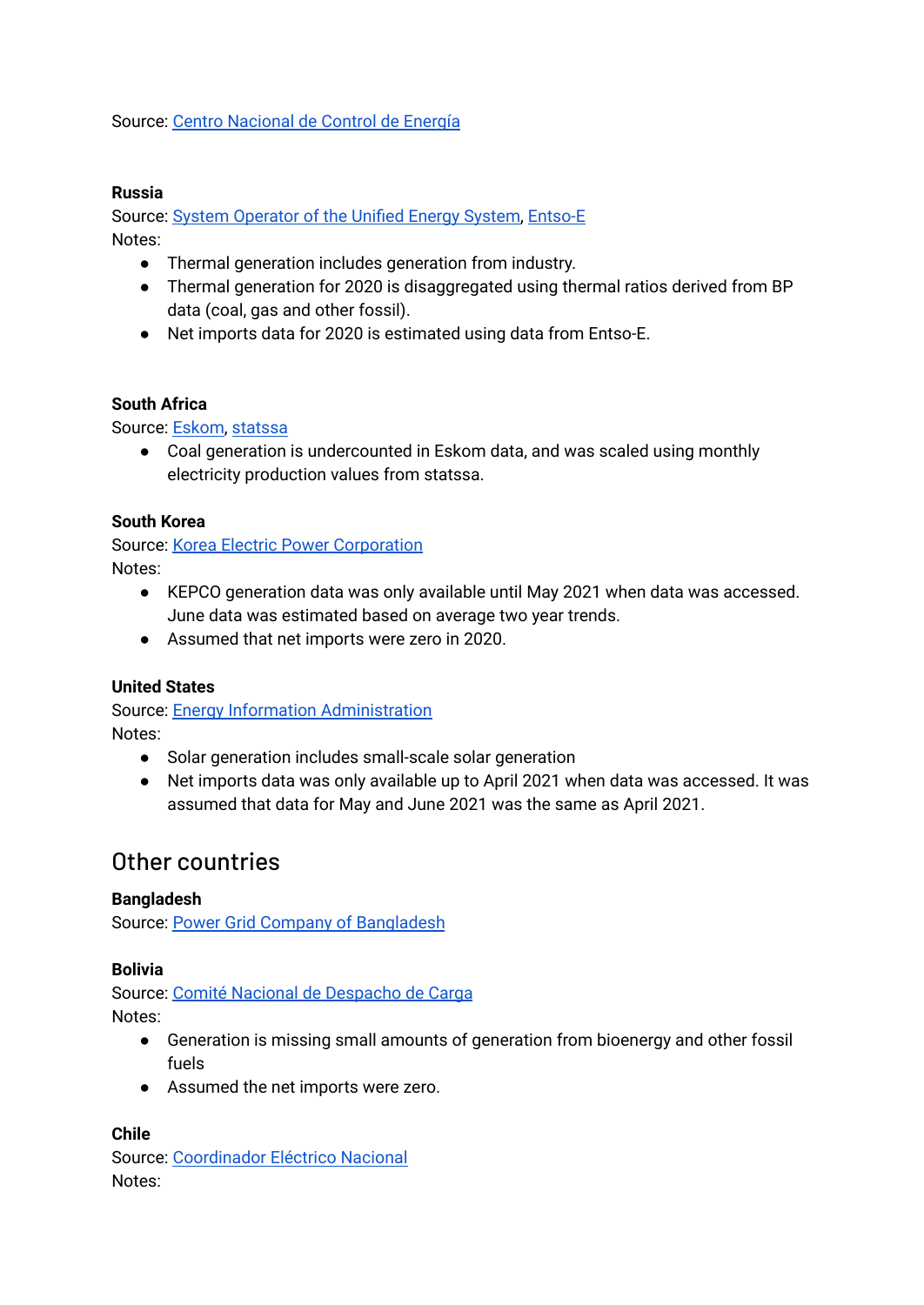- Coordinador Eléctrico Nacional generation data was only available until May 2021 when data was accessed. June data was estimated based on average two year trends.
- Assumed that net imports were zero
- Split between other fossil and coal generation is likely to be underestimating coal generation - we aim to improve this in future releases

### **Colombia**

Source: [XM](http://portalbissrs.xm.com.co/oferta/Paginas/Historicos/Historicos.aspx#InplviewHash946210c0-4071-4173-964c-ed5bcce4e66c=Paged%3DTRUE-p_SortBehavior%3D0-p_FileLeafRef%3DGeneracion%255f%2528kWh%2529%255fTRIM2%255f2020%252exlsx-p_ID%3D341-PageFirstRow%3D31) (2020)

#### **Costa Rica**

Source: Centre [Nacional](https://apps.grupoice.com/CenceWeb/paginas/GeneracionReal.html?fecha=02/02/2021) de Control de Energía Notes:

● Data is unlikely to include rooftop solar generation

#### **Ecuador**

Source: Agencia de Regulación y Control de [Electricidad](http://reportes.controlrecursosyenergia.gob.ec/) Notes:

- Thermal generation data is disaggregated, but some plants have mixed combustion between gas and other fossil fuels. Amount of fuel burned by fuel type is known for these plants. The split was performed using eia [conversion](https://www.eia.gov/tools/faqs/faq.php?id=667&t=6) factors.
- 2021 data only covers generation data up to May at the time of publishing. Missing months were estimated based on average two year trends.

#### **El Salvador**

Source: Consejo [Nacional](http://estadisticas.cne.gob.sv) de Energía

#### **Georgia**

Source: National [Statistics](https://www.geostat.ge/en/modules/categories/87/monthly-energy-statistics-indicators) Office of Georgia, [ESCO](https://esco.ge/)

#### **Kazakhstan**

Source: [Samruk](https://www.samruk-energy.kz/kz/press-center/analytical-review) Energy

Notes:

- Disaggregation of fossil fuel generation was performed using thermal ratios derived from BP data.
- Assumed the net imports were zero.

#### **Mongolia**

Source: General [Statistical](https://www.1212.mn/tables.aspx?tbl_id=DT_NSO_1100_006V2&AJ01_select_all=0&AJ01SingleSelect=_1_82&YearM_select_all=1&YearMSingleSelect=&viewtype=table) Database Mongolia Notes:

- No data on net imports is available
- Thermal generation is not disaggregated. Entire fossil generation is mapped to coal
- Renewables generation is not disaggregated. Entire renewables generation is mapped to wind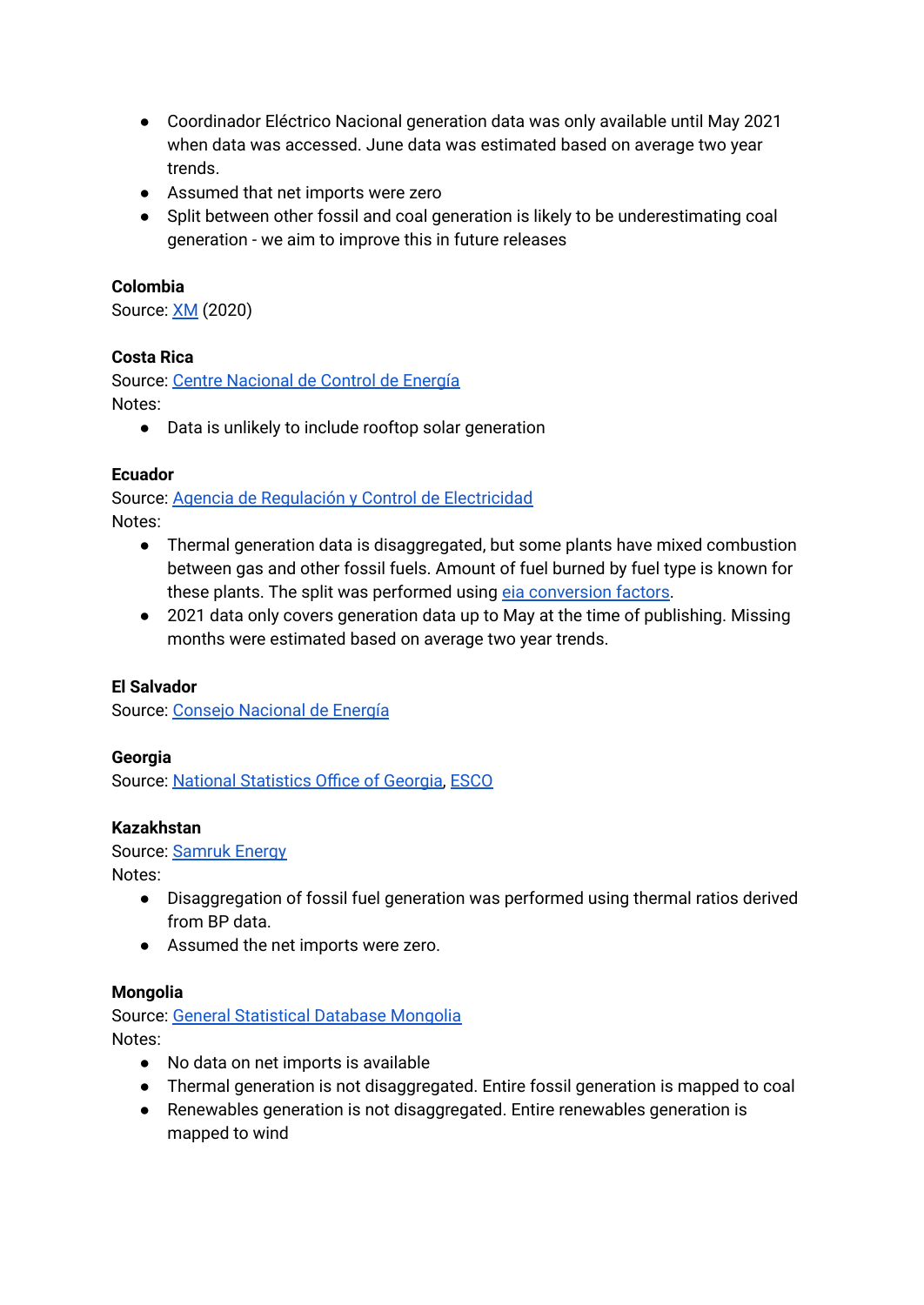#### **Norway**

Source: [Statistics](https://www.ssb.no/en/statbank/table/12824/tableViewLayout1/) Norway

#### **Pakistan**

Source: National Electric Power [Regulatory](https://nepra.org.pk/News.php) Authority

● Data for February is missing and is estimated based on average two year trends

#### **Paraguay**

Source: [Viceministerio](https://www.ssme.gov.py/vmme/index.php?option=com_content&view=article&id=1953) de Minas y Energía Notes:

● Entire generation is mapped to hydro

#### **Peru**

Source: Comité de Operación Económica del Sistema [Interconectado](https://www.coes.org.pe/Portal/PostOperacion/Informes/EvaluacionMensual)

#### **Singapore**

Source: Energy Market [Authority](https://www.ema.gov.sg/Statistics.aspx) Notes:

- Thermal generation data from EMA is mapped entirely to gas
- Assumed that net imports were zero.

#### **Taiwan**

Source: Taiwan Power [Company](https://www.taipower.com.tw/tc/page.aspx?mid=210) Notes:

- Data from Taiwan Power Company for 'Cogen' is mapped as coal generation.
- Assumed that net imports were zero.

#### **Thailand**

Source: Energy Policy and [Planning](http://www.eppo.go.th/index.php/en/en-energystatistics/electricity-statistic) Office, Ministry of Energy (EPPO), [Department](https://www.dede.go.th/ewt_news.php?nid=47341) of Alternative Energy [Development](https://www.dede.go.th/ewt_news.php?nid=47341) and Efficiency (DEDE)

- EPPO 'renewables' data was disaggregated using Wind, Solar and Bioenergy data from DEDE.
- EPPO generation data was only available until May 2021 when data was accessed. June data was estimated based on average two year trends.

#### **Ukraine**

Source: [Ukrenergo](https://data.gov.ua/dataset/31199018-e15e-4e87-bf5e-2a4293151f5c/resource/679ab7a9-7aa6-4b7a-bfa9-d462bc78f958?inner_span=True)

#### **Uruguay**

Source: [Ministerio](https://www.gub.uy/ministerio-industria-energia-mineria/datos-y-estadisticas/datos/series-estadisticas-energia-electrica) de Industria Energía y Minería

#### **Vietnam**

Source: Vietnam [Electricity](http://icon.com.vn/vn-s83-169360-658/Tinh-hinh-hoat-dong-9-thang-dau-nam-2020-va-muc-tieu-nhiem-vu-cong-tac-3-thang-cuoi-nam-2020.aspx) (EVN).

Notes:

● Missing data points were estimated using adjacent months and previous year's data